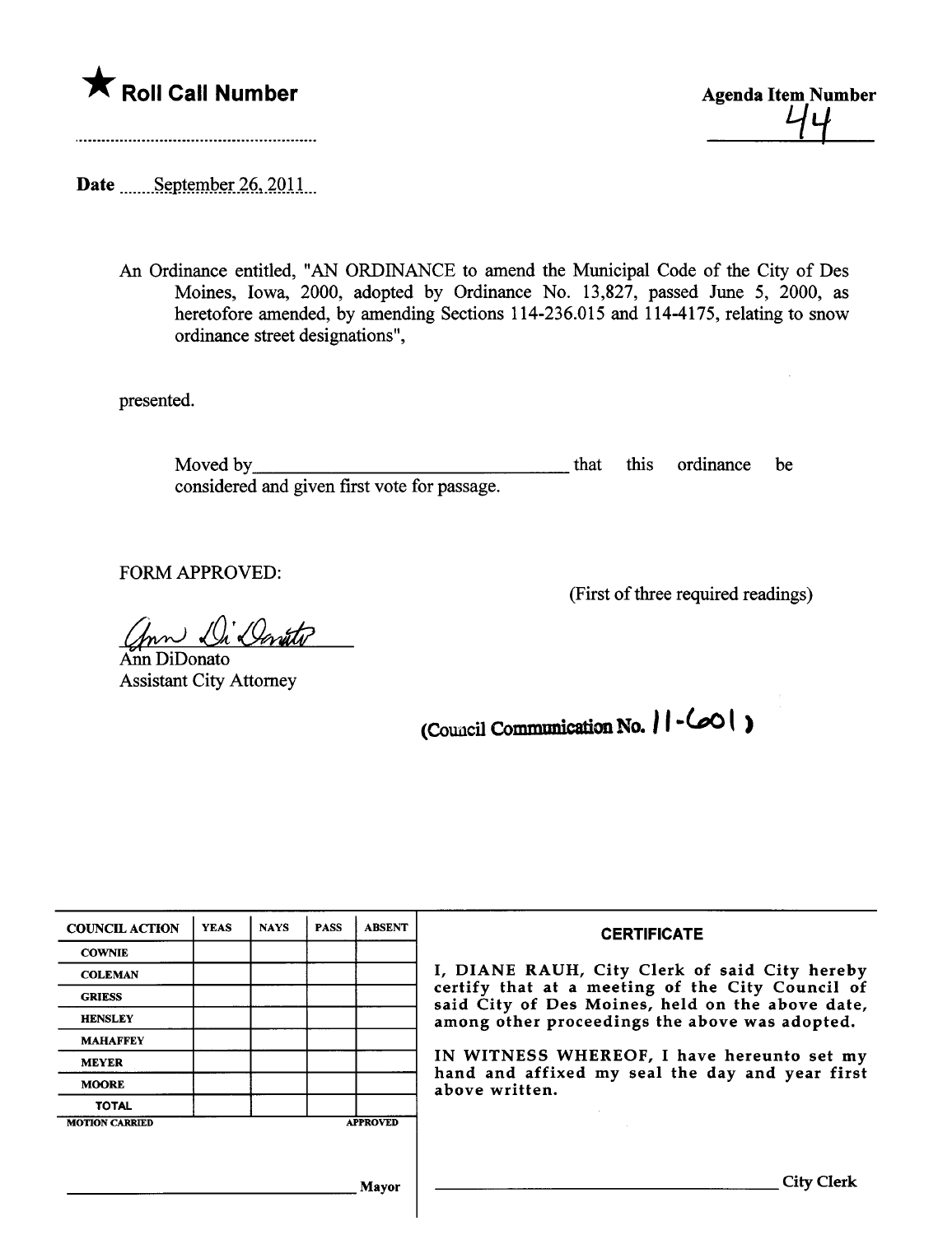ORDINANCE NO.

 $44$ 

AN ORDINANCE to amend the Municipal Code of the City of Des Moines, Iowa, 2000, adopted by Ordinance No. 13,827, passed June 5, 2000, as heretofore amended, by amending Sections 114-236.015 and 114 -4175, relating to snow ordinance street designations.

Be It Ordained by the City Council of the City of Des Moines, Iowa:

Section 1. That the Municipal Code of the City of Des Moines, Iowa, 2000, adopted by Ordinance No. 13,827, passed June 5, 2000, as heretofore amended, is hereby amended by amending Sections 114- 236.015 and 114-4175 relating to snow ordinance street designations, as follows:

Sec. 114-236.015. Snow-priority ordinance streets designated.

On the streets or portions of streets designated in division 11 of article XVI of this chapter, it shall be unlawful, when official signs have been erected giving notice of the designation of such streets as a snow priority ordinance street, to operate a motor vehicle contrary to section 114-236 (e) .

## ARTICLE XVI

Division 11. Snow Ordinance Street

## Sec. 114-4175. Designated.

As provided in and in accordance with section 114-236.015 of this chapter, the following portions of streets are designated as snow ordinance streets and drivers of vehicles shall conform to the provisions of section 114-236.015 of this chapter:

---------------

- (a) (1) Accent Residential Neighborhood.
	- East Twenty- second Street from Hubbell Avenue to Elizabeth Avenue.
	- East Twenty-third Street from East University Avenue to Hubbell Avenue.
	- East Twenty- fourth Street from State Avenue to Dubuque Avenue.

East Twenty- fourth Street from Easton Boulevard to Hubbell Avenue.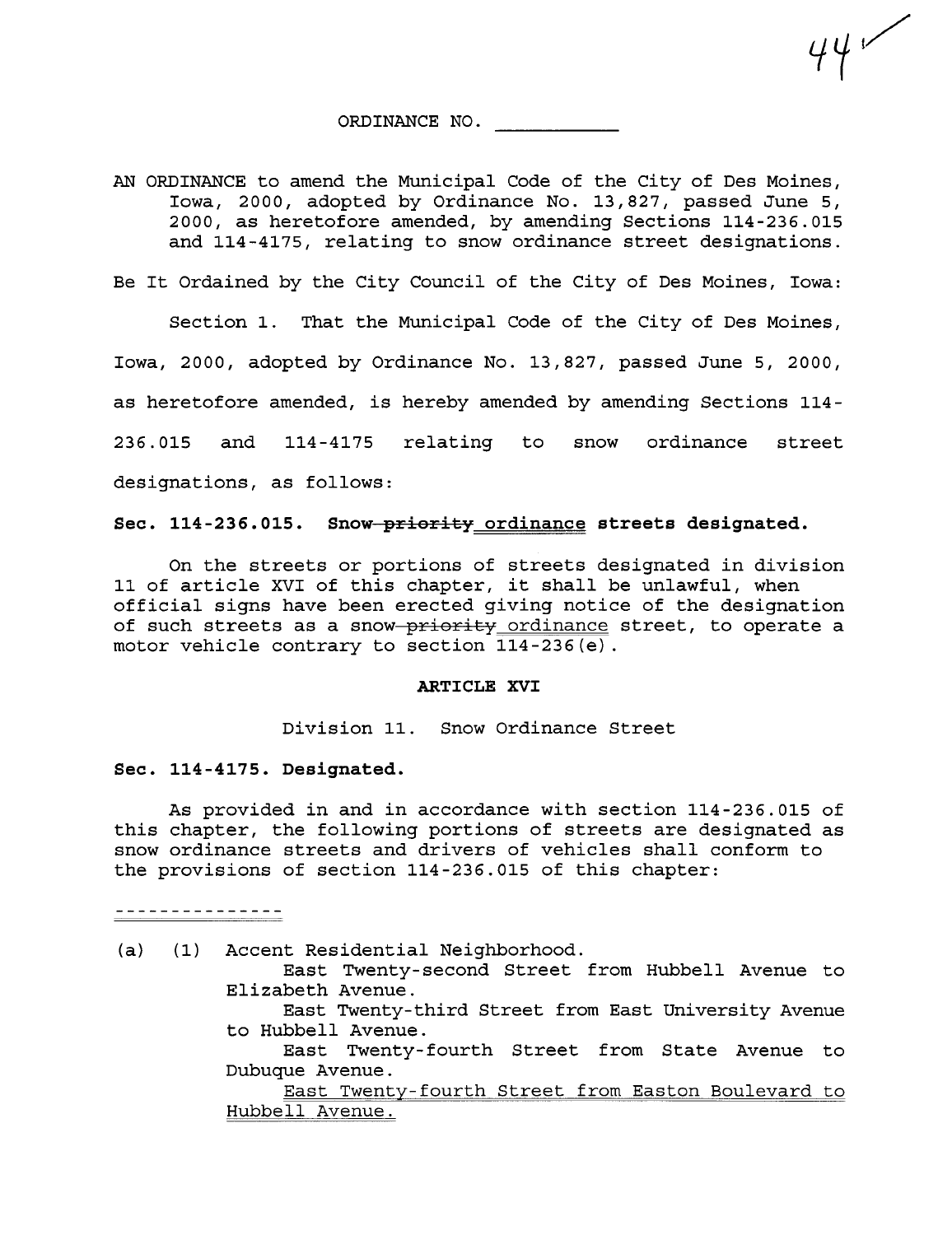East Twenty-fifth Street from East University Avenue to Easton Boulevard.

East Twenty-fifth Court from East University Avenue to a point 412 feet north of Garfield Avenue end of public street right of way.

East Twenty-sixth Street from East University Avenue to a point 412 feet north of Garfield Avenue end of public street right of way.

East Twenty-sixth Street south from Easton Boulevard to a point 605 feet south of Easton Boulevard end of public street right of way.

East Twenty-sixth Court from State Avenue to Chicago Avenue.

East Twenty-seventh Street from East University Avenue to Easton Boulevard.

East Twenty-seventh Court from East University<br>Avenue to Easton Boulevard.

East Twenty-eighth Street from East University Avenue to Easton Boulevard.

East Thirtieth Street from State Avenue to East Washington Avenue.

East Thirtieth Street from East Jefferson Avenue to Easton Boulevard.

East Thirty-first Street from East Washington Avenue to Easton Boulevard.

East Thirty-first Court from East Washington Avenue

to Easton Boulevard. East Thirty-second Street from East University Avenue to Easton Boulevard.

East Thirty-second Court from East Washington Avenue to Easton Boulevard.

Chicago Avenue from East Twenty-sixth Court to East Twenty-ninth Street.

Cleveland Avenue west from East Thirty-third Street to dead end west of East Twenty- seventh Street.

Dubuque Avenue from East Twenty- fourth Street to Hubbell Avenue.

Dubuque Avenue from East Twenty-ninth Street to East Thirty-third Street.

Elizabeth Avenue from East Twenty-second Street to Searle Street.

Elizabeth Avenue from East Twenty-fifth Street to Hubbell Avenue.

Garfield Avenue from East Twenty-second Street to East Thirty-third Street.

Indianapolis Avenue west from East Thirty-third Street to dead end west of East Twenty- seventh Street.

East Jefferson Avenue from Larnard Drive to East Thirty-first Court.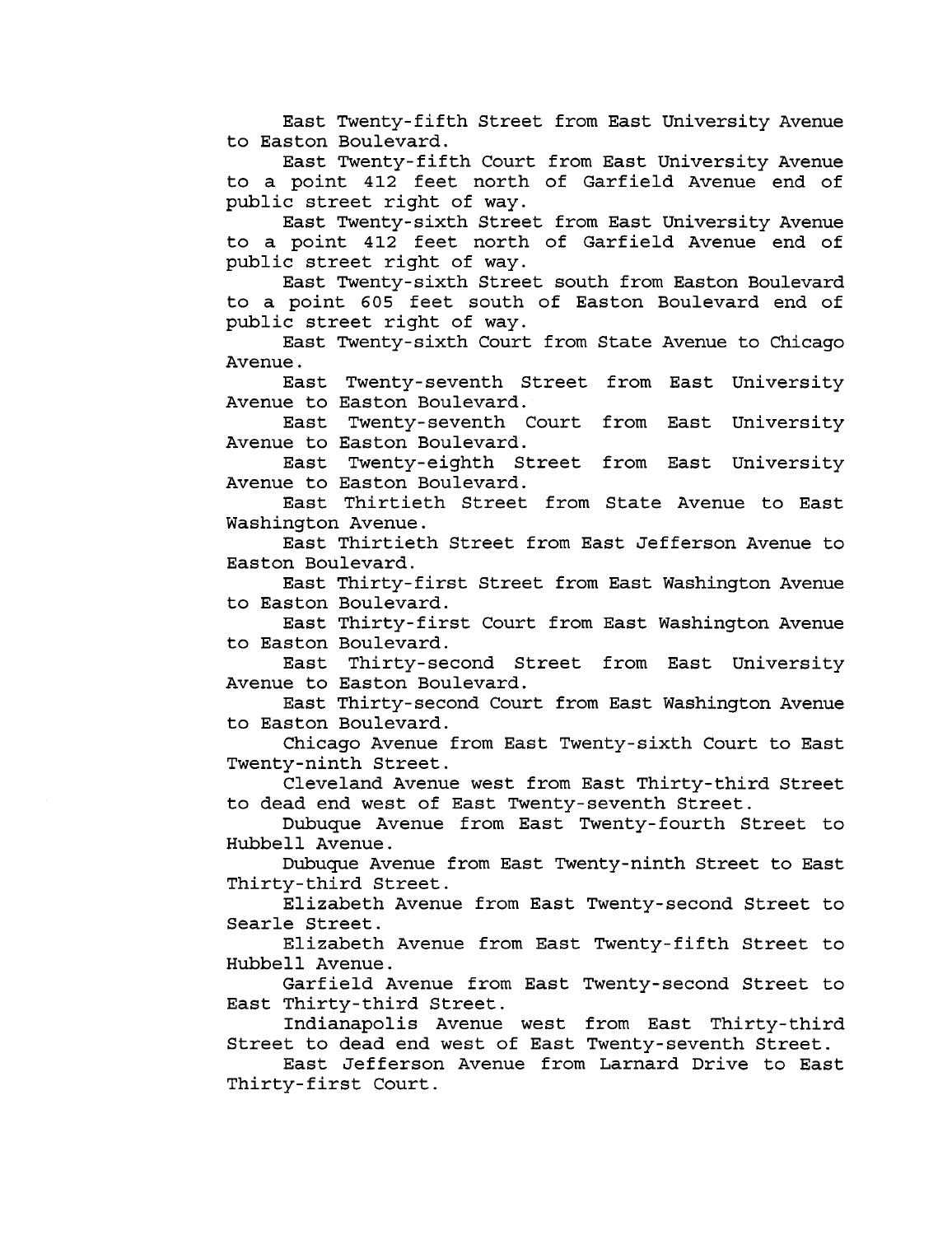Kinsey Avenue east from East Twenty-sixth Street to dead end.

Kinsey Avenue west from East Thirty-third Street to dead end west of East Twenty-seventh Street.

Larnard Drive from East Twenty-ninth Street to East Jefferson Avenue.

Mahaska Avenue from East Twenty-ninth Street to East Thirty-third Street.

Searle Street from Easton Boulevard to Hubbell Avenue.

State Avenue from East Twenty-third Street to East Twenty- fourth Street.

State Avenue from East Twenty-sixth Street to East Twenty-ninth Street.

State Avenue from East Thirtieth Street to East Thirty-third Street.

Ure Street north from East University Avenue to culde-sac inclusive.

East Washington Avenue west from East Thirty-third Street to dead end west of East Twenty-seventh Street.

 $(e)$  -thru  $(f)$ . Not used.

(f) (1) Fairground Residential Neighborhood.

East Twentieth Court from Ankeny Avenue to East Grand Avenue.

East Twenty-first Street from Hubbell Avenue to Ankeny Avenue.

East Twenty-first Street from Maple Street to Lyon Street.

East Twenty-first Street from Des Moines Street to East Walnut Street.

East Twenty-first Court from Hubbell Avenue to Ankeny Avenue.

East Twenty-second Street from East University Avenue to Dean Avenue.

East Twenty-second Court from East University Avenue to Maple Street.

East Twenty-third Street from East University Avenue to Dean Avenue.

East Twenty-third Court from East University Avenue

to Maple Street. East Twenty-fourth Street from East University Avenue to Dean Avenue.

East Twenty-fourth Court from East University Avenue to Maple Street.

East Twenty-fifth Street from East University Avenue to Dean Avenue.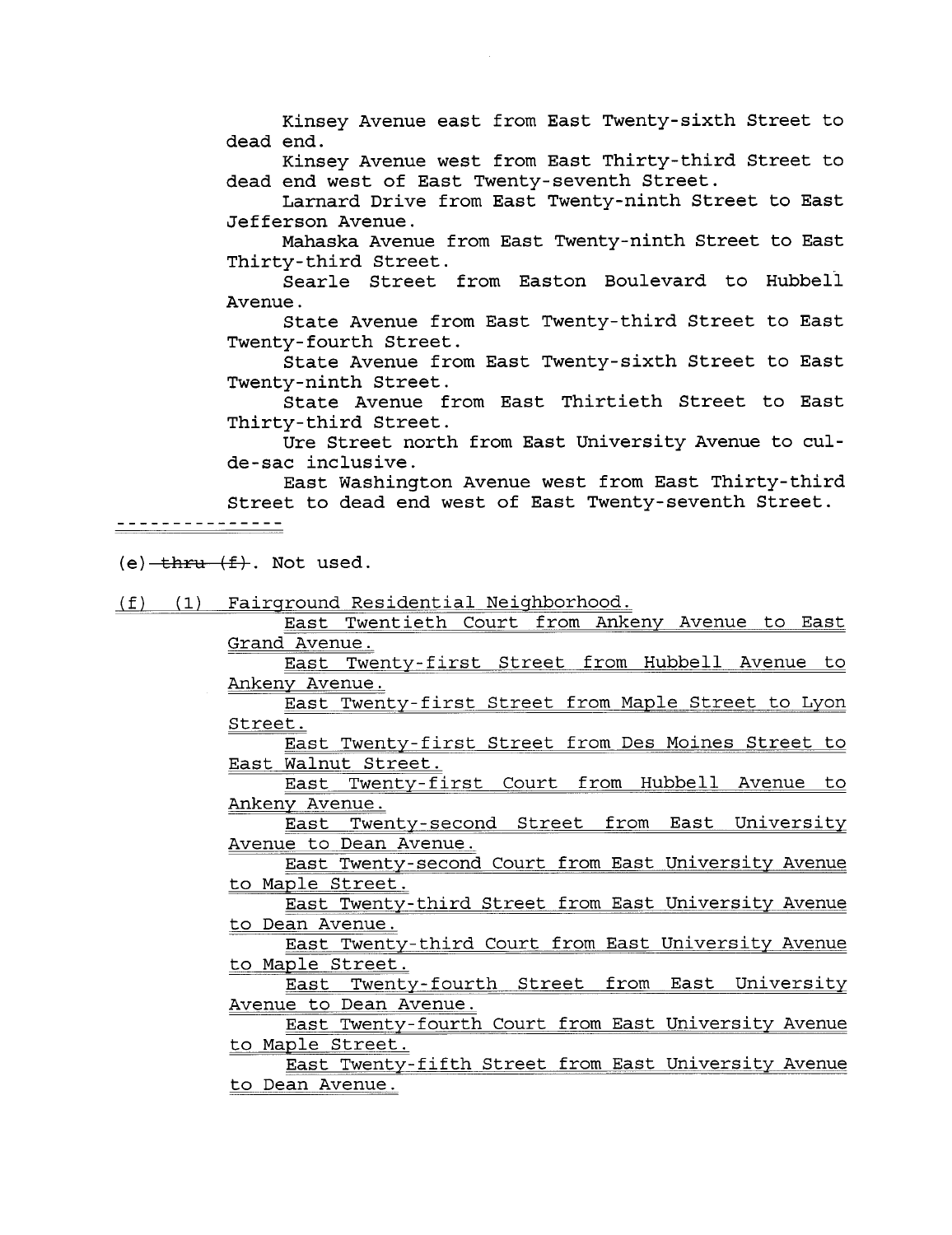East Twenty-fifth Court from East University Avenue to Maple Street.

East Twenty-sixth Street from East University Avenue to Dean Avenue.

East Twenty-sixth Court from East University Avenue to Maple Street.

East Twenty-seventh Street from East University

Avenue to Dean Avenue.<br>East Twenty-seventh Court from East University

Avenue to Maple Street.<br>East Twenty-eighth Street from East University Avenue to dead end of public street lying south of Dean Avenue.

East Twenty-eighth Court from East University Avenue to Maple Street.

East Twenty-eighth Court from Dean Avenue south to dead end of public street.

East Twenty-ninth Street from East University Avenue to dead end of public street lying south of Dean Avenue.

East Twenty-ninth Court from Dean Avenue south to dead end of public street.

Ankeny Avenue from Hubbell Avenue to East Twentysecond Street.

Capitol Avenue from East Thirtieth Street west stopping at the first north / south operating railroad track line lying east of East Nineteenth Street.

Des Moines Street East Thirtieth Street west stopping at the first north / south operating railroad track line lying east of East Nineteenth Street.

Logan Avenue from East Twenty- second Street to East Thirtieth Street.

Lyon Street from East Twentieth Court to East Thirtieth Street.

Maple Street from East Thirtieth Street to a point being the dead end of public street lying west of East Twentieth Court.

Walker Street from East Twenty-ninth Street to East Thirtieth Street.

Walker Street from East Twenty-first Street west to dead end of public street.

---------------

 $(m)$  (3) Merle Hay Residential Neighborhood. Forty-eighth Street from Franklin Avenue to Hickman Road. Forty-ninth Street from Franklin Avenue north to dead end of street. Forty-ninth Street from Hickman Road to Douglas Avenue.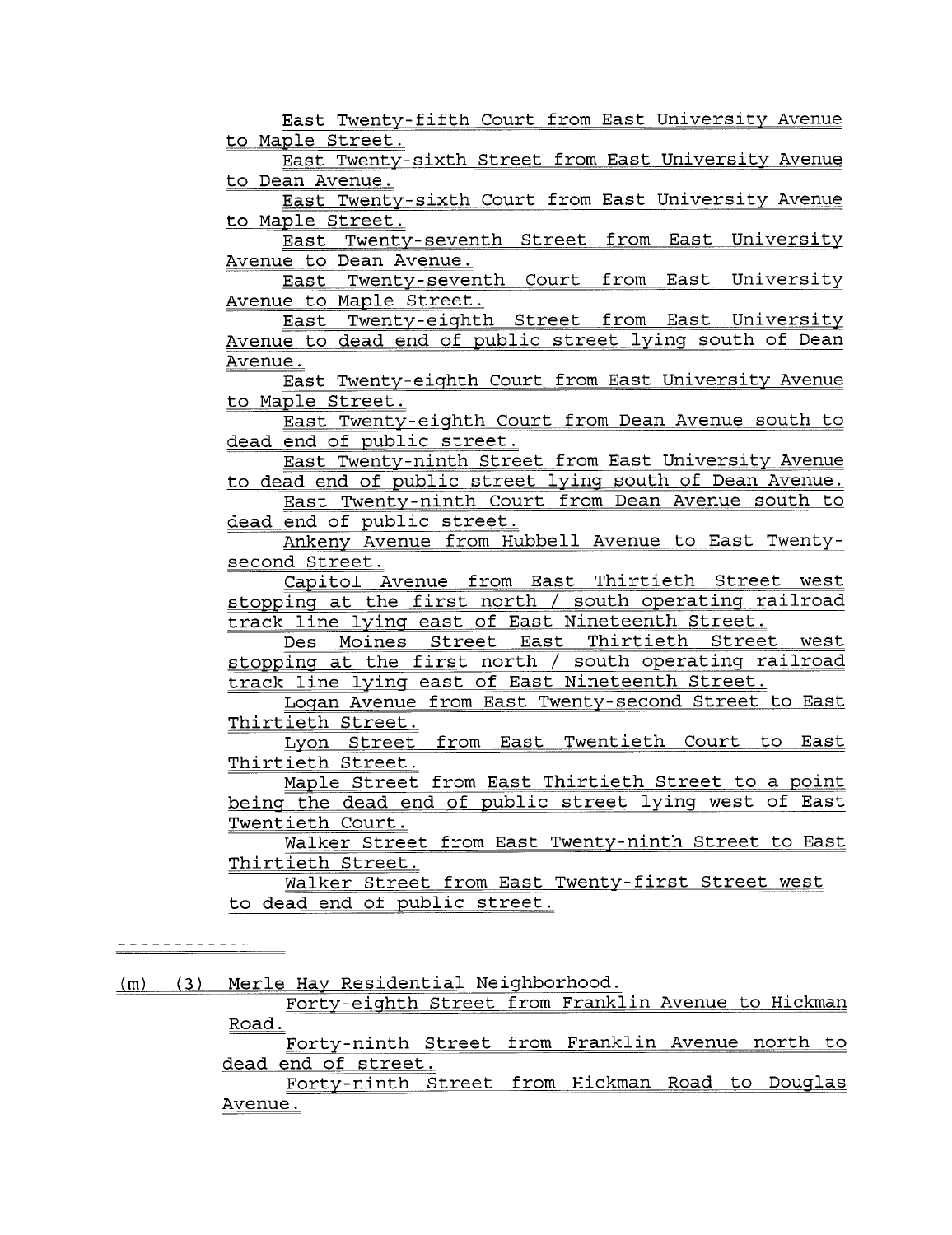Forty-ninth Place from Hickman Road to Holcomb Avenue. Forty-ninth Place from Urbandale Avenue south to dead end of street. Fiftieth Street from Franklin Avenue to Douglas Avenue. Fiftieth Place from Allison Avenue to Lincoln Avenue. Fifty-first Street from Franklin Avenue to Allison Avenue. Fifty- first Street from Lincoln Avenue to Urbandale Avenue. Fifty-first Street from Douglas Avenue to Aurora Avenue. Fifty-second Street from Franklin Avenue to Hickman Road. Fifty-second Street from Urbandale Avenue to Aurora Avenue. Fifty-third Street from Franklin Avenue to Urbandale Avenue. Fifty-third Street from Ovid Avenue to Aurora Avenue. Fifty- fourth Street from Aurora Avenue south to culde-sac inclusive lying south of Sheridan Avenue. Fifty-fifth Street from Douglas avenue to Aurora Avenue. Fifty-sixth Street from University Avenue to Franklin Avenue. Fifty-sixth Street from Merklin Way to Aurora Avenue. Fifty-seventh Street from University Avenue to College Avenue. Fifty-seventh Street from Washington Avenue to Franklin Avenue. Fifty- seventh Street from Hickman Road to New York Avenue. Fifty- seventh Street from Urbandale Avenue north to dead end of street. Fifty-seventh Street from Ovid Avenue to Aurora Avenue. Fifty-seventh Place from University Avenue to College Avenue. Fifty-seventh Place from Washington Avenue to Northwest Drive. Fifty-ninth Street from College Avenue to New York Avenue. Fifty-ninth Street from Boston Avenue to Douglas Avenue. Sixtieth Street from University Avenue to New York Avenue.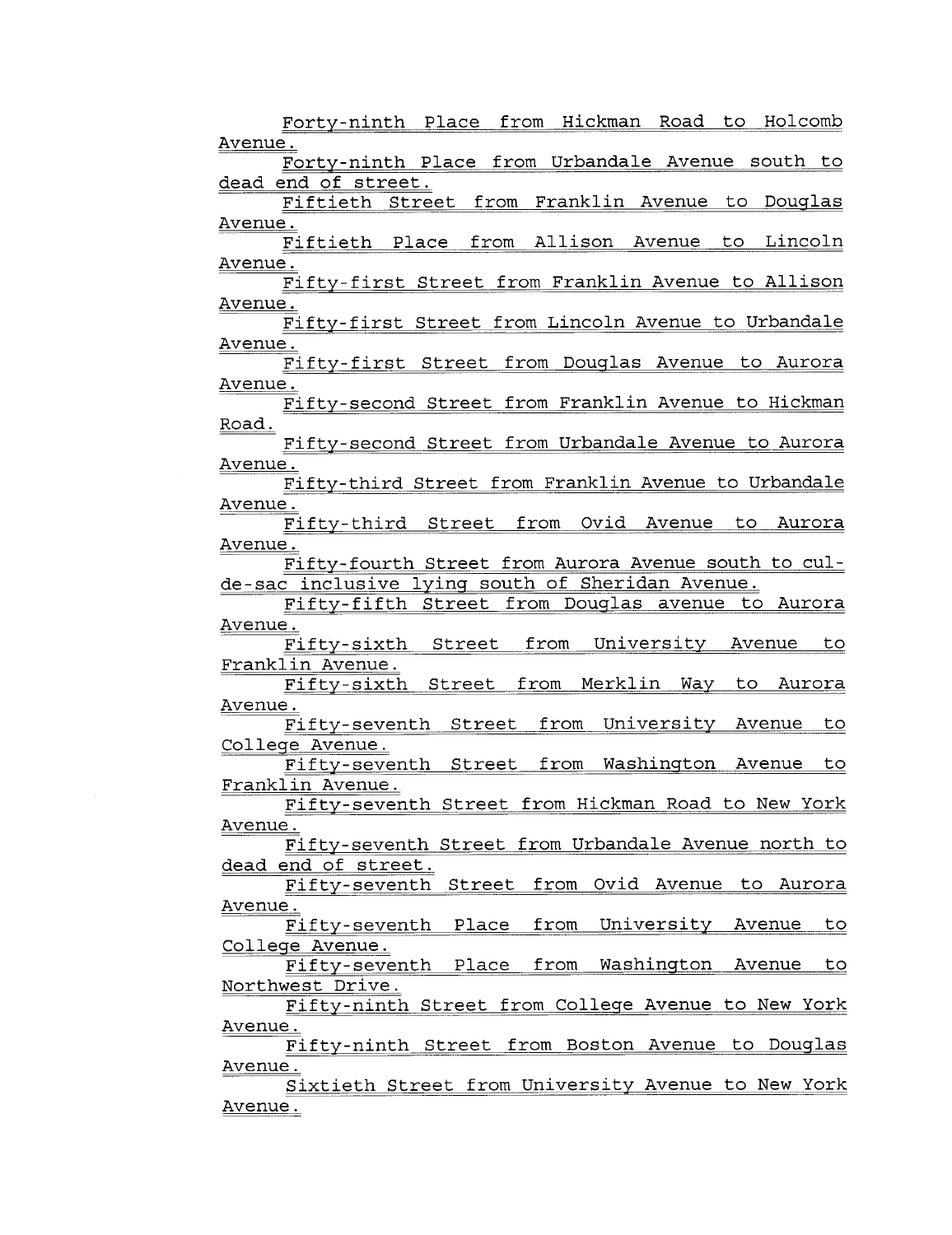Sixty-first Street from Clark Street to Crown Lane.

Sixty-first Street from College Avenue to Douglas Avenue.

Sixty-second Street from University Avenue to Crown Lane.

Sixty- second Street from College Avenue to Douglas Avenue.

Sixty- third Street from Dawson Drive north to dead end of street.

Sixty- fourth Street starting at the dead end of street lying north of Robin Drive thence south to dead end lying south of Robin Drive.<br>Sixty-seventh Street from Sheridan Avenue to

Urbandale Avenue.

Allison Avenue from Merle Hay Road east to dead end of street.

Allison Avenue from Fiftieth Place to Fifty-first Street.

Boston Avenue from Merle Hay Road west to west city limits line.

Carpenter Avenue from Merle Hay Road to Cummins Parkway.

Clark Boulevard from Fifty-sixth Street to College Avenue.

Clark Street from Merle Hay Road to Sixty-third Street.

College Avenue from Fifty-fifth Street to Sixtysecond Street.

Crown Lane from Cummins Parkway to Sixty-third Street.

Dawson Drive from Sixty-second Street to dead end of street west of Sixty-third Street.

Forest Avenue from Fifty-fifth Street to Sixtieth Street.

Forest Avenue from Cummins Parkway to Sixty- third Street.

Francis Avenue from Fifty-fifth Street to Merklin Way.

Francis Avenue from Merle Hay Road to Fifty-ninth Street.

Francis Avenue from Sixty-first Street to Sixtysecond Street.

Holcomb Avenue from Forty-ninth Street to Fiftieth Street.

Holcomb Avenue from Fifty- seventh Street west to west city limits line.

Holcomb Circle from Holcomb Avenue south to cul-desac inclusive.

Lincoln Avenue from Fiftieth Place to Fifty- second Street.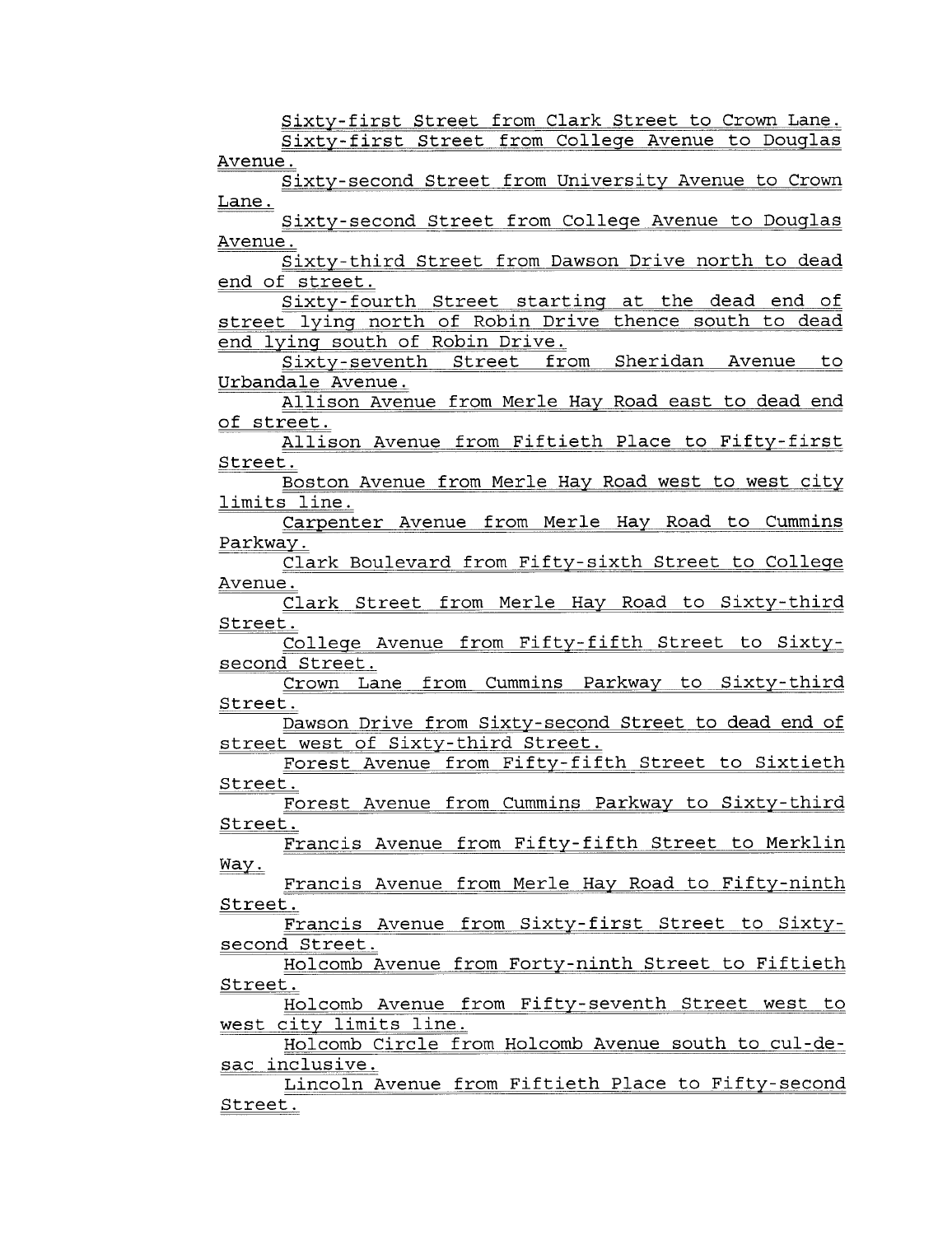Lincoln Avenue from Merklin Way to Merle Hay Road. Lincoln Avenue from Fifty-ninth Street to Sixty-

first Street.

New York Avenue from Fifty- sixth Street to Sixtysecond Street.

New York Circle from Sixty- seventh Street east to cul-de-sac inclusive.

Northwest Drive from Fifty-sixth Street to Fiftyseventh Place.

Northwest Drive from Merle Hay Road to dead end west of Sixty-second Street.

Ovid Avenue from Fiftieth Street to Merle Hay Road. Robin Drive from Sixty- second Street west to dead

end of street. Robin Drive from Westover Boulevard to Sixty-fourth

Street.

Sheridan Avenue from Merle Hay Road to Sixty- second Street.

Sheridan Avenue from Westover Boulevard to west city limits line.

Sherrick Avenue from Sixty-second Street west to dead end of street.

Sherrick Avenue from Sixty-seventh Street west to west city limits line.

Snyder Avenue from Forty-ninth Street east 150 feet. Snyder Avenue from Merle Hay Road to Sixty-first Street.

washington Avenue from Fifty-sixth Street to College Avenue.

 $(m)$   $(4)$  Mondamin Presidential Residential Neighborhood.

Fourteenth Street from Clark Street to College Avenue.

Fourteenth Street from Washington Avenue to Jefferson Avenue.

Sixteenth Street from Clark Street to east bound Jefferson Avenue.

Seventeenth Street from Clark Street to College Avenue.

Eighteenth Street from Clark Street to College Avenue.

Eighteenth Street from Franklin Avenue to Hickman Road.

Allison Avenue from Sixteenth Street to Martin Luther King Jr Parkway.

College Avenue from Thirteenth Street to Martin Luther King Jr Parkway.

Francis Avenue from Martin Luther King Jr Parkway to dead end east of Eighteenth Street.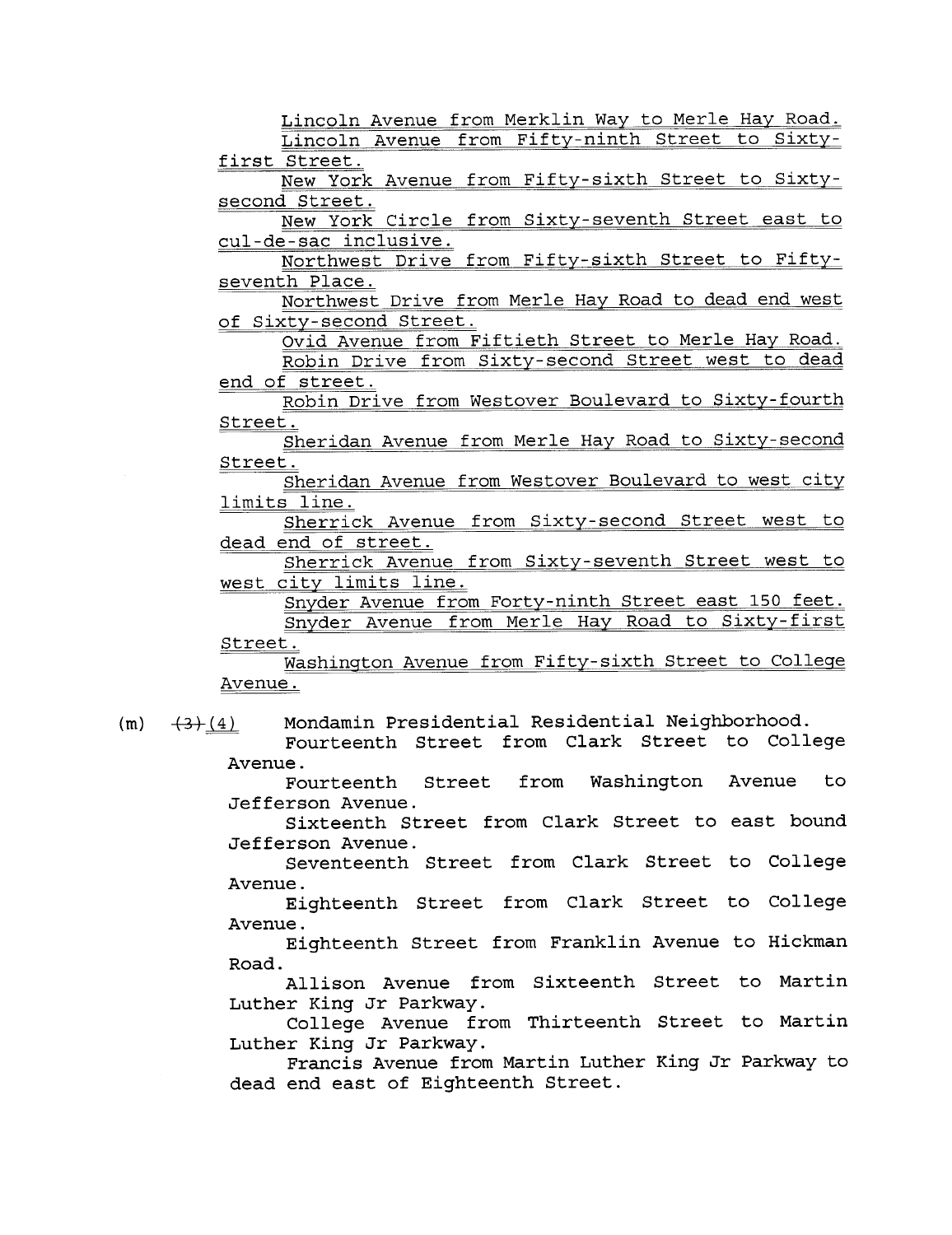Franklin Avenue from Sixteenth Street to Martin Luther King Jr Parkway.

Jefferson Avenue from Sixteenth Street to Martin Luther King Jr Parkway.

Lincoln Avenue from Sixteenth Street to Martin Luther King Jr Parkway.

Mondamin Avenue from Thirteenth Street to Martin Luther King Jr Parkway.

Norton Avenue from Thirteenth Street to Fourteenth Street.

Washington Avenue from Thirteenth Street to Martin Luther King Jr Parkway.

- (n)  $\frac{1}{2}$  thru  $\left\{ \Theta \right\}$  Not used.
- (0) (1) Oak Park Residential Neighborhood.

Seventh Street from Shawnee Avenue to Douglas Avenue.

Seventh Street from Ovid Avenue to Boston Avenue. Seventh Street from Corning Avenue to New York

Avenue.

Seventh Place from Aurora Avenue south to cul-de-sac inclusive.

Eighth Street from Aurora Avenue to Boston Avenue. Eighth Place from Douglas Avenue to dead end of public street lying north of Shawnee Avenue.

Ninth Street from Aurora Avenue to Oak Park Avenue. Tenth Street from Aurora Avenue to Douglas Avenue.

Eleventh Street from Aurora Avenue to Madison Avenue.

Eleventh Street from Euclid Avenue to Oak Park Avenue.

Eleventh Place from Aurora Avenue to Seneca Avenue.

Twelfth Street from Madison Avenue to Oak Park Avenue.

Thirteenth Street from Shawnee Avenue to Douglas Avenue.

Fourteenth Street starting at dead end of public street lying north of Shawnee Avenue to dead end of public street lying south of Oak Park Avenue.

Fifteenth Street starting at dead end of public

street lying north of Shawnee Avenue to Douglas Avenue. Sixteenth Street from Madison Avenue to Oak Park Avenue.

Aurora Avenue from Sixth Avenue to Twelfth Street. Beckwith Avenue from Sixth Avenue to Eighth

Street.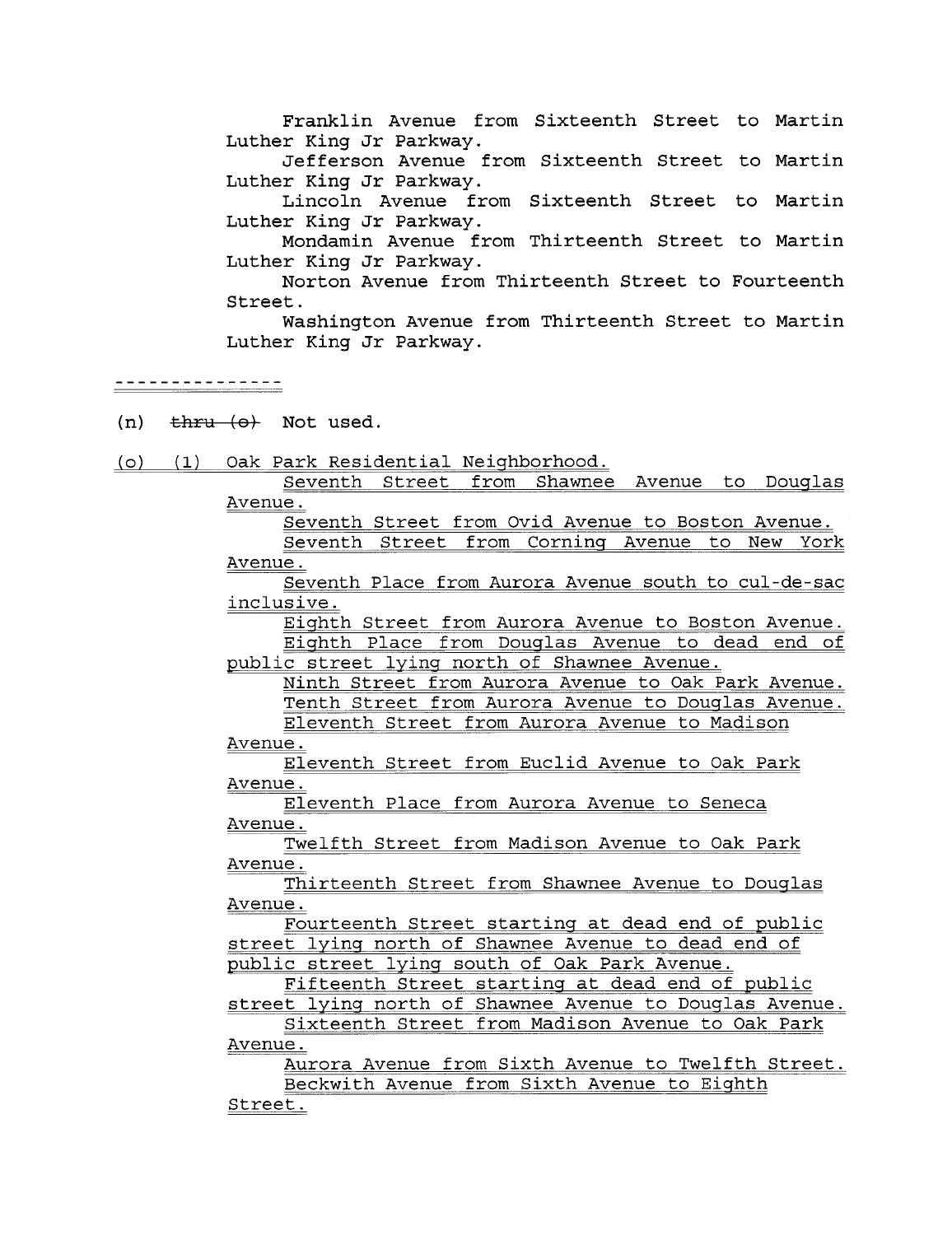Boston Avenue from Sixth Avenue to Eighth Street. Clinton Avenue from Sixth Avenue to Sixteenth Street. Corning Avenue from Sixth Avenue to dead end of public street lying west of Seventh Street. Douglas Avenue from Sixth Avenue west to Sixteenth Street. Garden Avenue from Eleventh Street to Twelfth Street. Holcomb Avenue from Sixth Avenue to dead end of public street. Madison Avenue from Twelfth Street to Sixteenth Street. New York Avenue from Sixth Avenue to dead end of public street lying west of Seventh Street. Oak Park Avenue from Sixth Avenue to Sixteenth Street. Orchard Lane from Ravina Drive southeasterly to dead end of public street. Ravina Drive from Oak Park Avenue south and southwesterly to Waverly Drive. Riverview Drive from Ravina Drive to Waverly Drive. Seneca Avenue from Sixth Avenue to Sixteenth Street. Shawnee Avenue from Sixth Avenue to Eleventh Street. Shawnee Avenue from Twelfth Street to Fifteenth Street. Waverly Drive from Riverview Drive southwesterly and easterly to Ravina Drive. - - - - - - - - - - - - - - -(s) (1) Sheridan Gardens Residential Neighborhood.

East Thirty-fifth Street from Hubbell Avenue to its dead end of street lying south of East Sheridan Avenue.

East Thirty-sixth Street From Hull Avenue to Arthur Avenue.

East Thirty-sixth Court from East Euclid Avenue to Arthur Avenue.

East Thirty-seventh Street from Hubbell Avenue to Easton Boulevard.

East Thirty-seventh Court from Hull Avenue to Easton Boulevard.

East Thirty-eighth Court from East Douglas Avenue to Leyden Avenue.

East Thirty-eighth Court from Hull Avenue to Easton Boulevard.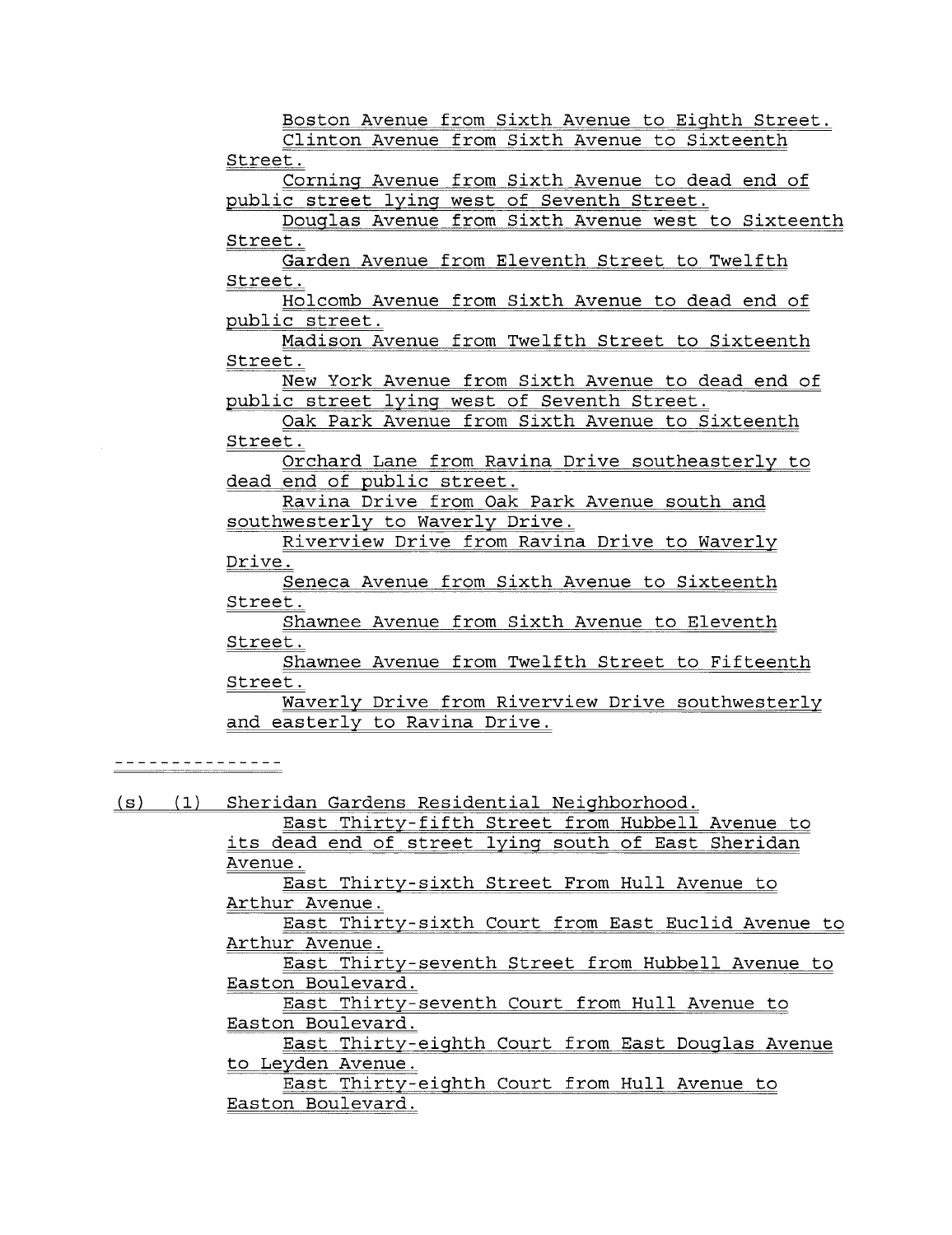East Thirty-ninth Street from East Douglas Avenue to East Ovid Avenue. East Thirty-ninth Street from Richmond Avenue to Glen Ellen Drive. East Thirty-ninth Street from Hull Avenue to Easton Boulevard. East Thirty-ninth Court from East Madison Avenue to East Ovid Avenue. East Thirty-ninth Court from Hull Avenue to Easton Boulevard. East Fortieth Street from East Madison Avenue to East Douglas Avenue. East Fortieth Street from Leyden Avenue north to cul-de-sac inclusive. East Fortieth Street from Hull Avenue to Easton Boulevard. East Fortieth Court from East Ovid Avenue to Easton Boulevard. East Forty-first Street from East Madison Avenue north to dead end of public street. East Forty-first Street from E Euclid Avenue north to cul-de-sac inclusive. East Forty-first Street from Leyden Avenue to Hull Avenue. East Forty-first Street from Boyd Street to Morton Avenue. East Forty-first Street from East Sheridan Avenue to Easton Boulevard. East Forty-first Court from E Euclid Avenue north to cul-de-sac inclusive. East Forty-first Court from East Ovid Avenue to Hull Avenue. East Forty-first Court from East Sheridan Avenue to Easton Boulevard. East Forty- second Court from East Clinton Avenue to East Euclid Avenue. East Forty- second Court from East Ovid Avenue to Hull Avenue. East Forty-third Street from East Clinton Avenue to Boyd Street. East Forty-third Court from East Douglas Avenue to Hull Avenue. Arthur Avenue from East Thirty-sixth Street to East Thirty-seventh Street. Arthur Avenue from East Forty-second Street east<br>to the east city limits line. Belmar Drive from East Douglas Avenue to Leyden Avenue. Boyd Street from East Fortieth Court to cul-de-sac inclusive east of East Forty-third Street.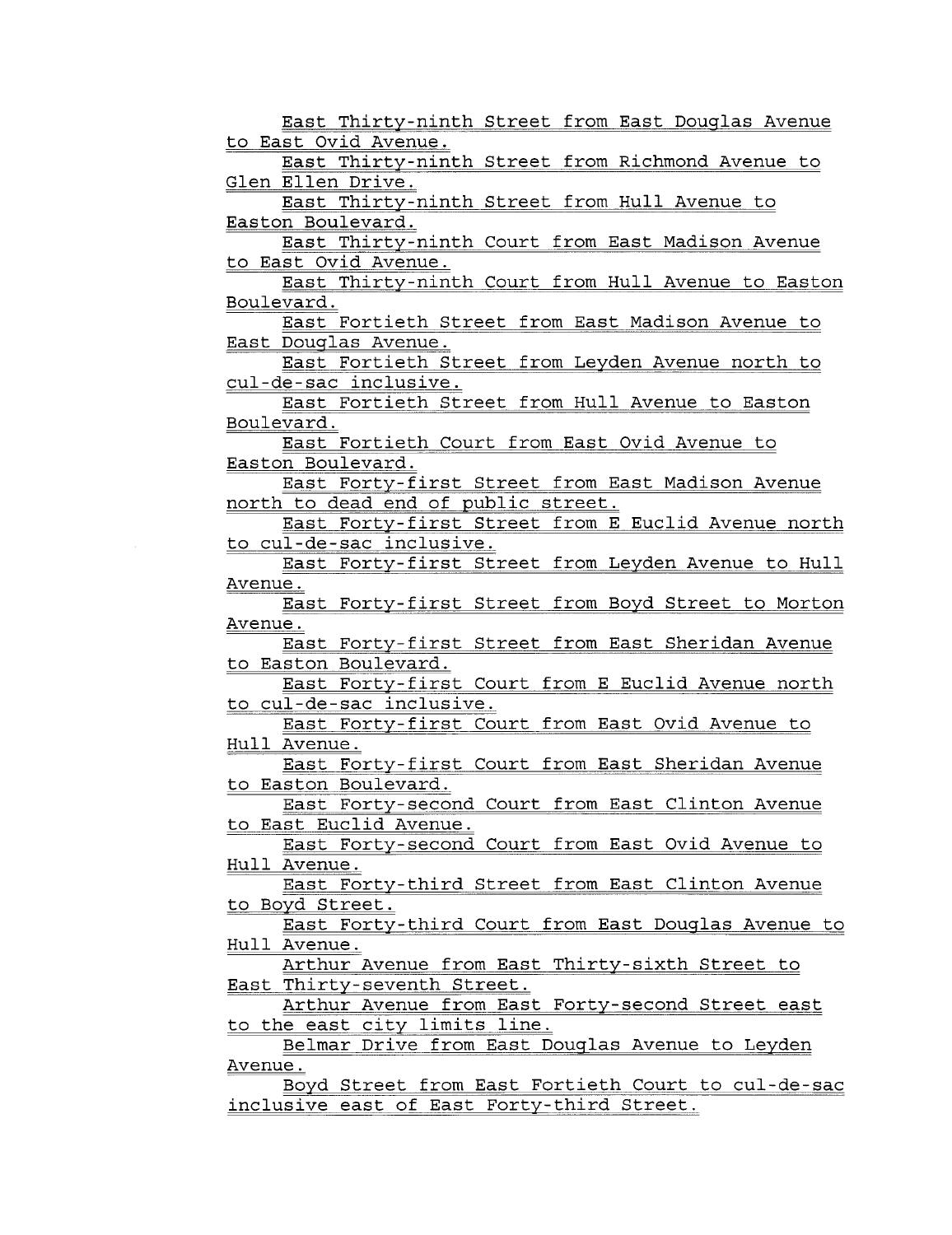Briarcliff Drive from East Madison Avenue to East Forty- second Street. East Clinton Avenue from East Forty-second Street to East Forty-third Court. East Euclid Avenue from East Thirty-fifth Street to East Thirty-eighth Street. East Euclid Avenue from East Fortieth Street to East Forty-third Street. East Garden Avenue from East Fortieth Street to East Forty- second Street. Glen Ellen Drive from East Thirty-eighth Street to Belmar Drive. Grandview Avenue from East Forty-second Street east to dead end of street. Hull Avenue from East Thirty-fifth Street to dead end of street east of East Forty-third Court also being the east city limits line. Leyden Avenue from East Thirty-eighth Street to Belmar Drive. Leyden Avenue from East Fortieth Street to dead end of street east of East Forty-third Court also being<br>the east city limits line. East Madison Avenue from East Fortieth Street to dead end of street east of East Forty-second Street also being the east city limits line. Morton Avenue from East Forty-second Street east to dead end of street. East Ovid Avenue from East Thirty-fifth Street to East Forty-third Street. Richmond Avenue from East Thirty-eighth Street to East Fortieth Court. East Seneca Avenue from East Thirty-ninth Court west to dead end of public street. East Seneca Avenue from East Fortieth Street to East Forty-second Street. East Sheridan Avenue from East Thirty-fifth Street east to the east city limits line. Tiffin Avenue from East Thirty-eighth Street to East Fortieth Court. Williams Street from East Douglas Avenue to East Euclid Avenue. Williams Street from East Ovid Avenue to Hull Avenue. Williams Street from East Sheridan Avenue to Easton Boulevard. (s) (+2) Somerset Residential Neighborhood.

Southeast Second Court from East Bundy Avenue to a point 115 feet dead end south of East Burnham Avenue.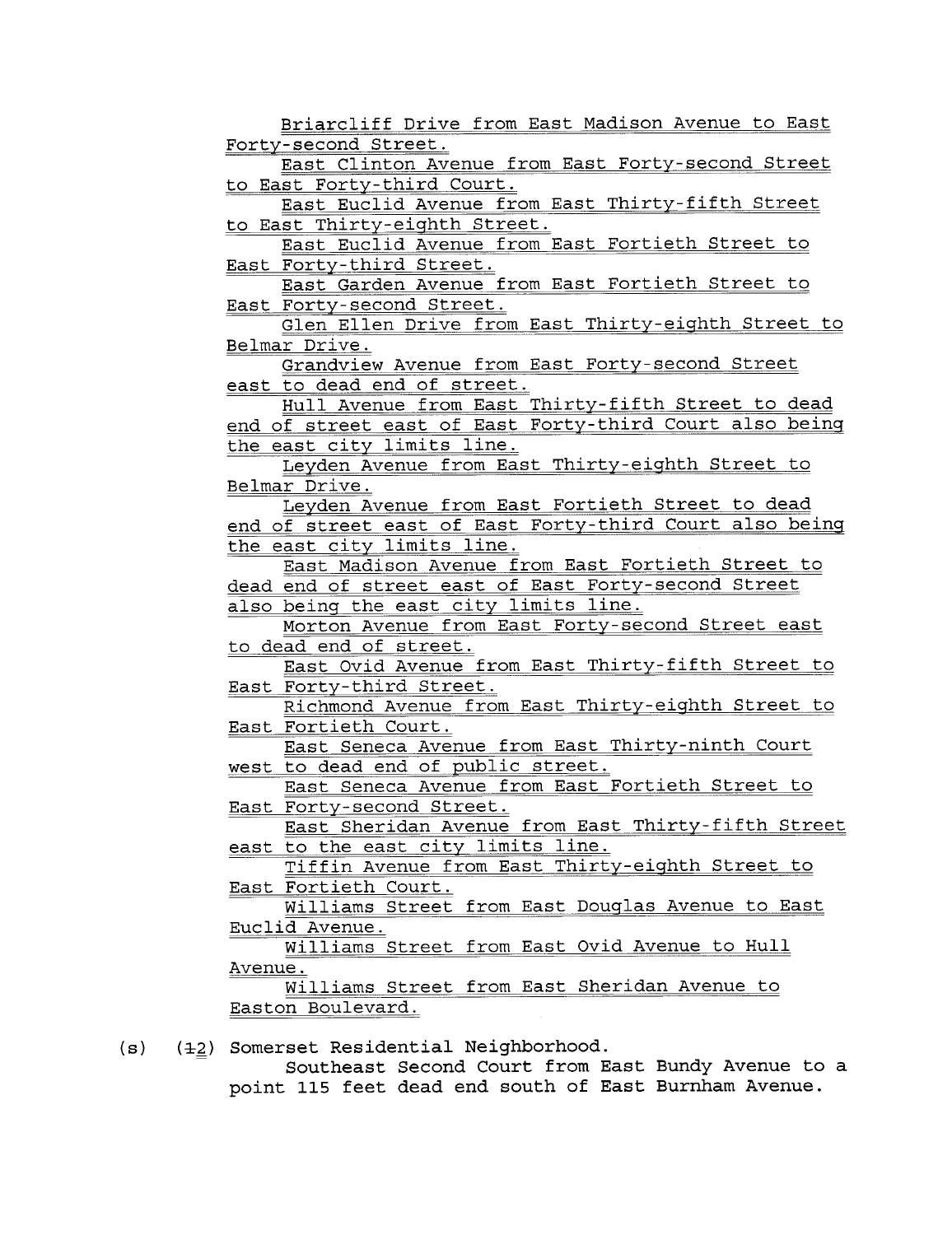Southeast Third Street from East Army Post Road to East Burnham Avenue. Southeast Fourth Street southeasterly from East Burnham Avenue to cul-de-sac inclusive. Southeast Fourth Court southeasterly from East Burnham Avenue to cul-de-sac inclusive. East Bundy Avenue from Southeast Second Court to Southeast Third Street. East Burnham Avenue from Southeast Second Court to Southeast Fifth Street. -----**----------**(w) (2) Waveland Park Residential Neighborhood. Forty-third Street from University Avenue to Forest Avenue. Forty- third Street from Crocker Street to Kingman Boulevard. Forty- fourth Street from Kingman Boulevard to Franklin Avenue. Forty- fourth Place from Kingman Boulevard south to dead end of street. Forty-fifth Street from Chamberlain Avenue to University Avenue. Forty- fifth Street from Carpenter Avenue to Franklin Avenue. Forty-fifth Place from Chamberlain Avenue to Boulevard Place. Forty-sixth Street from Kingman Boulevard to Franklin Avenue. Forty-seventh Street from University Avenue to Franklin Avenue. Algonquin Road from Kingman Boulevard westerly to dead end of street. Boulevard Place from Polk Boulevard to Forty-fifth Place. California Drive from Forty-third Street to Chamberlain Avenue. Carpenter Avenue from Forty- fourth Street to Forty-eighth Street. Center Street from Forty- second Street to Polk Boulevard. Chamberlain Avenue from Forty- second Street to Polk Boulevard. College Avenue from Forty- fourth Street to Fortyeighth Street. Crocker Street from Forty-second Street to Chamberlain Avenue. Kingman Boulevard from Polk Boulevard west to dead end of street.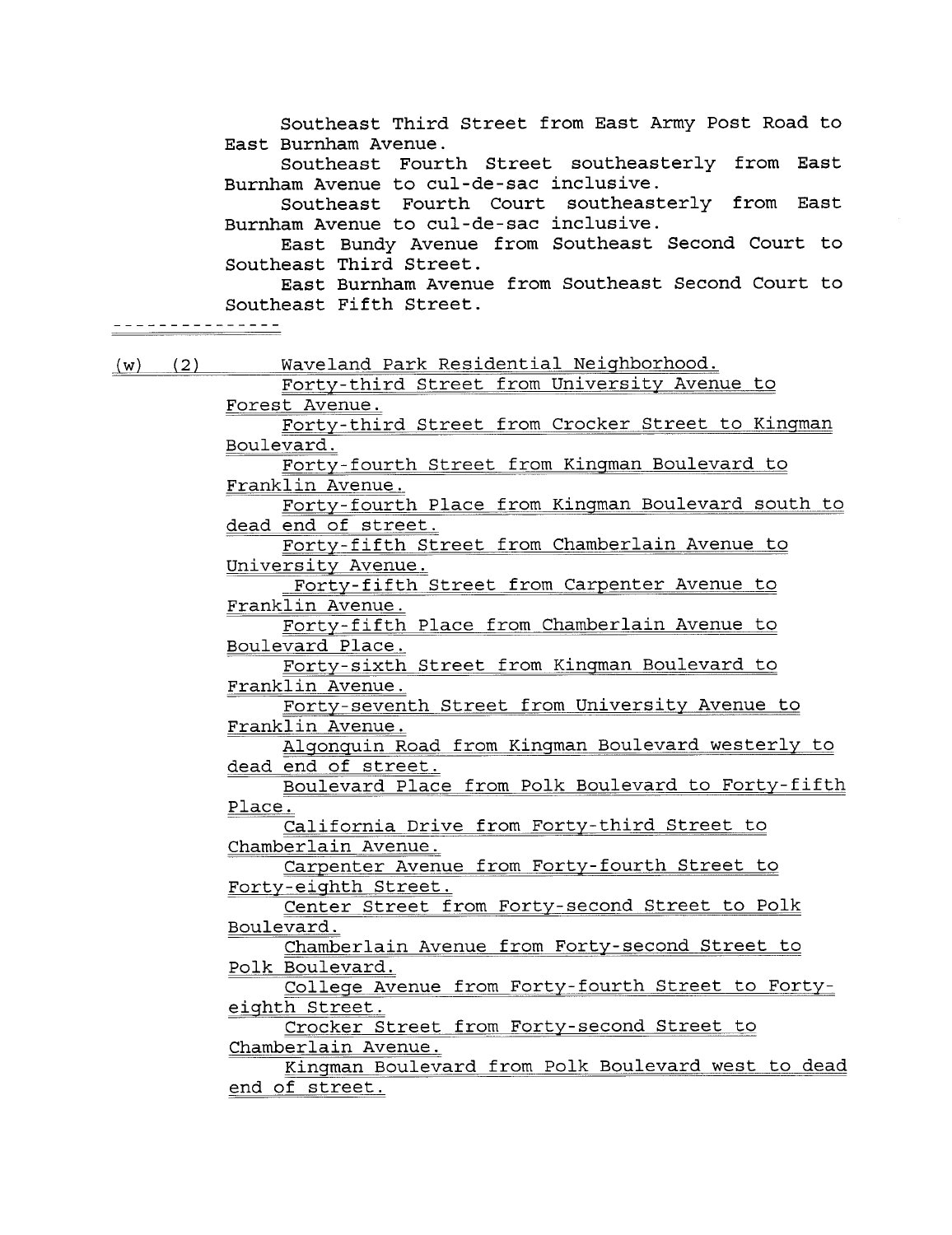Lakeview Drive westerly from Polk Boulevard to dead end of street. Observatory Road from Polk Boulevard west ending at Waveland Golf Course property. Waveland Court from Polk Boulevard to Forty-fifth Place.  $(w)$  (23) Westwood Residential Neighborhood. Forty-fourth Street south from Grand Avenue to culde-sac inclusive. Forty-fifth Street south from Grand Avenue to dead end of public street right of way near the west projection of Greenwood Drive to Forty-fifth Street. Forty-fifth Street south from Grand Avenue to dead end of public street right of way near the west projection of Greenwood Drive to Forty-fifth Street. Forty- fifth Street south from Grand Avenue to dead end of public street right of way near the west projection of Greenwood Drive to Forty-fifth Street. Forty-ninth Street south from Grand Avenue to culde-sac inclusive. Fifty-first Street south from Grand Avenue to Southwest Fifty- first Street. Southwest Fifty-first Street south from Fifty-first Street to Welker Avenue. Fifty-second Street north from Robertson Drive to dead end public street.<br>Fifty-second Street north from Southwest Fiftysecond Street to cul-de-sac inclusive. Southwest Fifty-second Street south from Fiftysecond Street to Welker Avenue. Fifty-third Street south from Robertson Drive to dead end public street. Fifty-sixth Street south from Grand Avenue to North Valley Drive. Southwest Fifty- sixth Street from North Valley Drive to Welker Avenue. Fifty-eighth Street south from Grand Avenue to Terrace Drive. Southwest Fifty-eighth Drive from Terrace Drive to Fifty- sixth Street. Fifty-eighth Place south from Grand Avenue to dead end public street. Fifty-ninth Street south from Grand Avenue to dead end public street. North Valley Drive west & southwesterly from Fiftysixth Street to center line of Walnut Creek. Robertson Drive from Fifty-first Street to Fiftysixth Street.